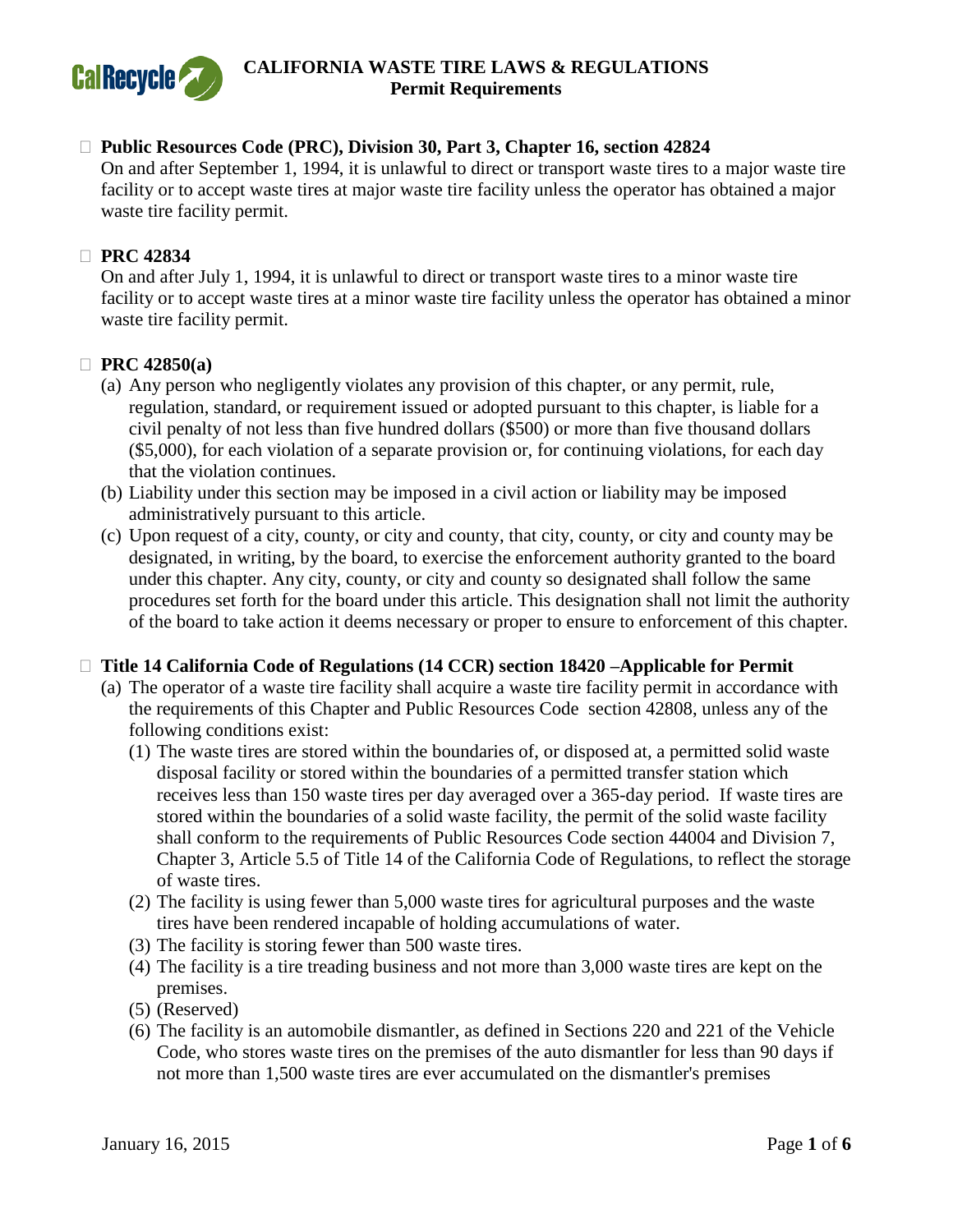- (7) The facility is a tire dealer who stores waste tires on the dealer's premises for less than 90 days if not more than 1,500 waste tires are ever accumulated on the dealer's premises.
- (b) For purposes of determining the applicability of this Chapter 6, altered waste tires shall be counted as passenger tire equivalents as that term is defined in section 17225.770 of Title 14 of the California Code of Regulations.
- (c) Operations authorized to use the enforcement agency notification tier as prescribed by sections 18103 and 18103.1 of Title 14 of the California Code of Regulations, that stores, stockpiles, accumulates or discards 500 or more waste tires shall comply with the waste tire facility permitted requirements set forth in Division 30, Part 3, Chapter 16 of the Public Resources Code, and Division 7, Chapters 3 and 6 of Title 15 of the California Code of Regulations.
- (d) For the purposes of Chapter 6, Articles 2 through 7 and Articles 9, 10 and 11 apply to operators and/or businesses described under Chapter 6, Article 1.
- (e) A "used tire dealer" is only authorized to lawfully accept waste or used tires without a waste tire facility permit if the used tire dealer is in compliance with Section 17225.820, Article 4.1, Chapter 3 and has fewer than 1,500 waste tires in accordance with Public Resources Code section 42808(c).

# **14 CCR 18420.1-Waste Tire Collection Location**

- (a) Any amount of waste or used tires is in "collection" when temporarily placed in a fully enclosed container, on a lot identified by a unique assessor's parcel number that is not part of:
	- (1) A permitted waste tire facility,
	- (2) A permitted solid waste facility,
	- (3) A facility identified in section 18420(a) of this Article, or(4) An operation operating pursuant to a notification requirement prescribed by sections 18103 and 18103.1 of Title 14 of the California Code of Regulations.
- (b) "Collection Location" means a location on which tires are being stored in collection in accordance with subsection (a), and includes the containers in which tires are placed and the area surrounding the containers on which tires are temporarily placed during unloading, sorting, and loading.(c) The requirements of Division 7, Chapter 3, Article 5.5 of Title 14 of the California Code of Regulations shall not apply to a collection location if all of the following six (6) requirements are met:
	- (1) All waste and used tires onsite shall be kept in closed containers except while actively unloading, sorting, or loading.
	- (2) Containers shall be kept locked when not being unloaded, sorted, or loaded.
	- (3) Containers shall, at all times, be kept on or as part of a trailer for which a current, valid license plate has been issued by the Department of Motor Vehicles or an equivalent agency in another state or country.
	- (4) A waste or used tire transported to or from a collection location shall be manifested in accordance with Article 8.5 of this Chapter.
	- (5) Containers shall not remain onsite longer than 90 days.
	- (6) The total number of waste or used tires at a collection location, including, but not limited to, waste or used tires located in closed containers and on the ground, shall not exceed 4,999.
- (d) Only whole waste or used tires that have not been altered, baled, or otherwise processed to become tire derived product or tire casings may be in "collection."(e) Nothing in this Article shall be construed as relieving any owner or operator from obtaining and operating under the terms and conditions of all use permits, business licenses, and other approvals required by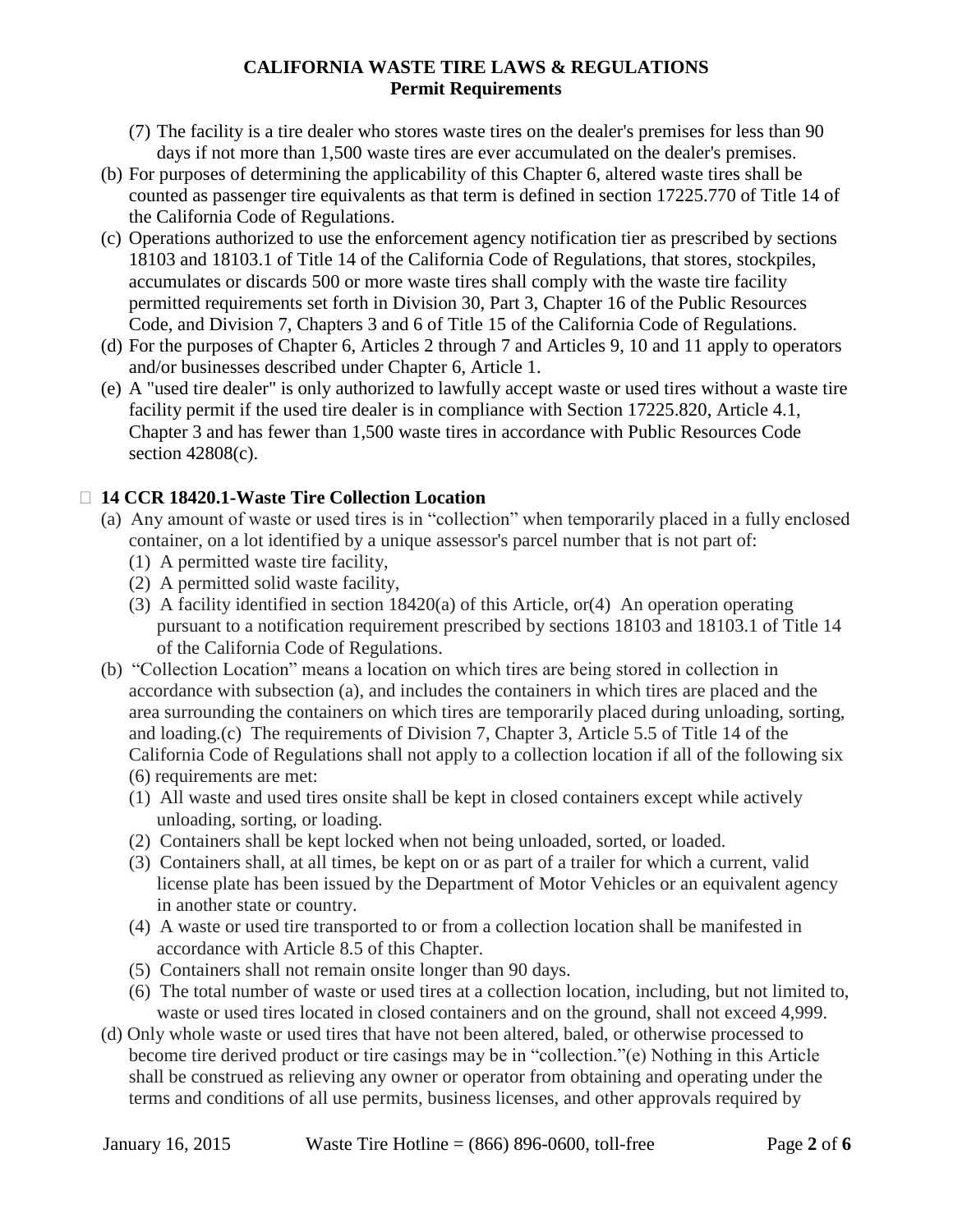applicable local governments.(f) A person who owns or operates a collection location as defined in subsection (b) shall notify the Department in accordance with section 18431.2 of Article 4, Chapter 6, Division 7 of Title 14 of the California Code of Regulations. If there is a change to the information provided pursuant to California Code of Regulations section 18431.2, the operator or owner of the collection location shall report the change to the Department in writing within thirty (30) days from the date of the change.(g) The owner or operator of a collection location shall notify the Department in writing of the intent to cease operations, thirty (30) days prior to discontinuing operations.(h) A person responsible for discontinuing or dismantling a collection location shall properly remove all tire material to an authorized facility, in accordance with Division 7, Chapters 3 and 6 of Title 14 of the California Code of Regulations, and shall notify the Department in writing when closure activity is complete.

# **14 CCR 18423-Filing Application for Permit**

- (a) Every operator of a new or existing major or minor waste tire facility shall submit to the Board a completed original and two (2) copies of the waste tire facility permit application, as specified in Article 4 of this Chapter. (b) Upon receipt of the application, the Department shall mark the application package with the date of receipt. Within 30 days of receipt, the Department shall examine the application package to determine whether it meets the requirements contained in this chapter and either accept the application as complete and correct or reject the application. If the Department finds the application meets the requirements, the application shall be accepted as complete and correct. If the Department determines that the application does not conform to the applicable requirements, it shall notify the applicant in writing enumerating the grounds for rejection.
- (b) *intentionally left off of this document because it applies solely to CalRecycle*
- (c) The operator of a waste tire facility may, at any time, withdraw a certification or permit revision application by submitting a written request to the Department. An applicant may not withdraw an application for revision if the Department requests the permit be revised pursuant to section 18427(b) or (f) of this Chapter.
- (d) For purposes of this Chapter, "Complete and Correct" means all information provided by the applicant regarding the waste tire facility is accurate, exact, and fully describes all parameters of the waste tire facility.

## **14 CCR 18426-Permit Review**

- (a) The operator of a permitted waste tire facility shall provide the Department at least once every five years:
	- (1) A certification in the form of a letter to the Department, signed by the operator under penalty of perjury, stating that the facility operations continue to conform to the terms of the permit and information in the permit application currently on file with the Department, or
	- (2) A permit revision application that only identifies proposed changes, in the manner prescribed in section 18427(c) of this Article.
- (b) The operator of a permitted waste tire facility shall submit the certification or permit revision application to the Department at least 180 days prior to five years from the date the Department last issued, or approved a revision, or reviewed a certification of the permit.
- (c) The operator of a waste tire facility that has a waste tire facility permit with an expiration date shall provide the submittals required by subsection (a) at least 180 days prior to the permit expiration date.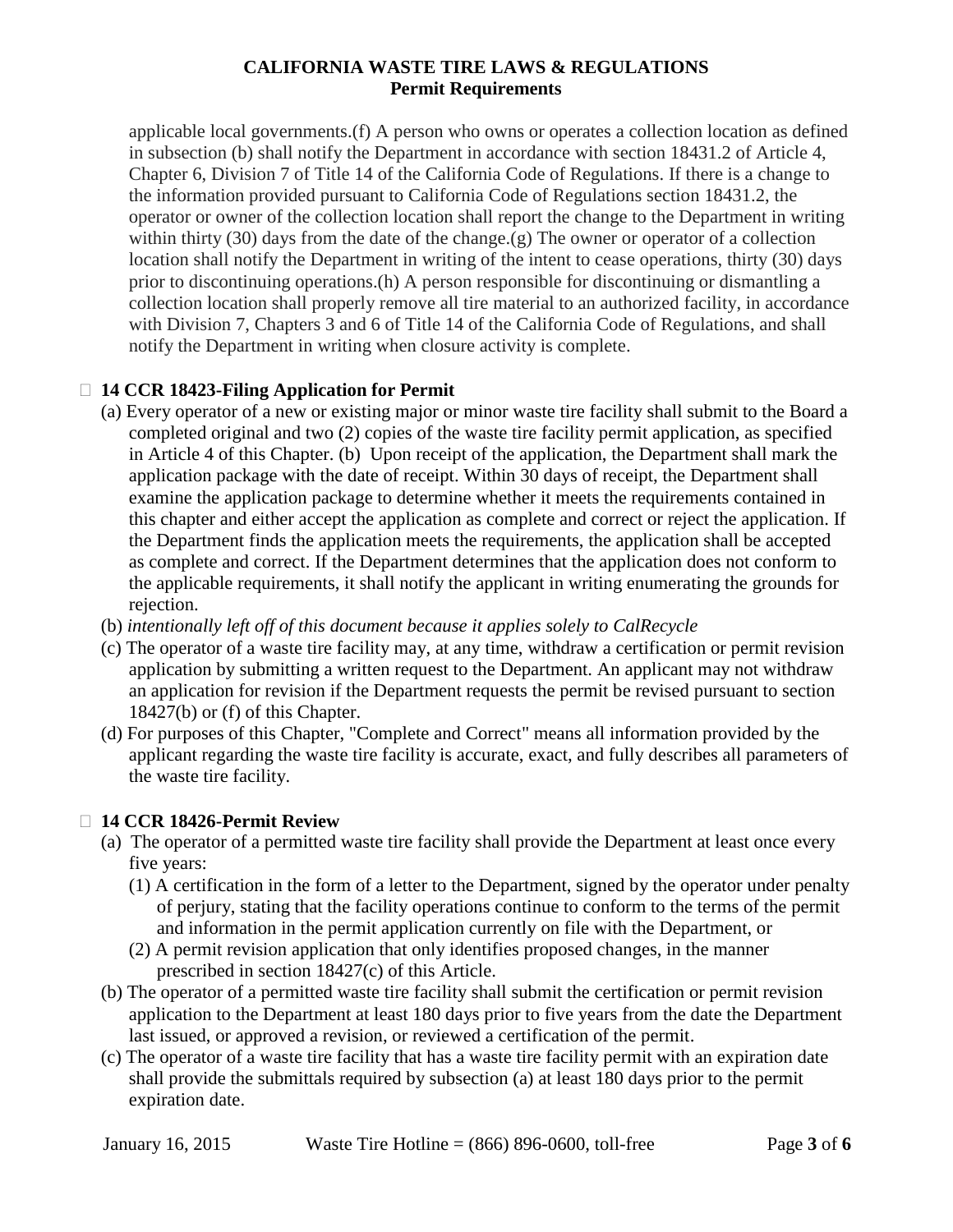- (d) If the Department, upon review of a certification submitted pursuant to subsection (a), determines that the waste tire facility operations no longer conform to the terms of the permit or the information in the permit application currently on file, the Department shall:
	- (1) Inform the operator of its decision and the basis for its decision within thirty (30) days of receipt of the certification, and
	- (2) Require the operator of the waste tire facility to submit a permit revision application.

# **14 CCR 18427-Permit Revision**

(a) If a permittee proposes to make a substantial change in the design or operation of the waste tire facility, the operator of the waste tire facility shall apply for a revision of the permit. The application shall be made in the manner specified in sections 18423 and 18424, 18431, 18432, 18433 and 18434 of Article 4 of this Chapter.

Except as otherwise provided in this section, the Department shall review and process a permit revision application in the same manner as a new permit application.

- (b) The Department may require a permittee to submit a permit revision application if a revision is required to reflect changed state or federal statutes or regulations applicable to the facility.
- (c) A permit revision application shall only include required application documents as set forth in sections 18431, 18432, 18433, and 18434 of Article 4 of this Chapter that are necessary to reflect the changes in operations at the waste tire facility.
- (d) The permittee shall notify the Department in writing of a waste tire facility's administrative change no later than seven (7) business days after the change is effective. An administrative change shall include but is not limited to, change to any information in the application that does not apply to the design or operation of the facility.
- (e) If the Department determines that a waste tire facility administrative change requires a permit revision, it shall notify the applicant in writing within thirty (30) days of receipt of the administrative change notice.
- (f) The Department may, at any time, require a permittee to submit a permit revision application if the Department finds that the facility operations no longer conform to the terms and conditions of the waste tire facility permit or the information in the waste tire facility permit application currently on file with the Department.

## **14 CCR 18431.1-Permit Exemption**

- (a) The following exempt waste tire facilities shall apply to the Department in writing for a permit exemption:
	- (1) For a cement manufacturing plant, the application for a permit exemption shall contain the information specified in Public Resources Code section 42823.5(b).
	- (2) For a beneficial reuse project, the application for a permit exemption shall contain the information specified in section 18431.3 of Title 14 of the California Code of Regulations.
- (b) The application shall include a statement by the waste tire facility owner and/or operator that certifies under penalty of perjury that the information provided in the application is true and correct to the best of the owner's and/or operator's knowledge and belief.
- (c) For purposes of compliance with subsection (a), a handwritten, facsimile, or photocopied signature shall be treated as an original.
- (d) The owner or operator of an exempt waste tire facility shall notify the Department in writing of the intent to cease operations thirty (30) days prior to discontinuing operations.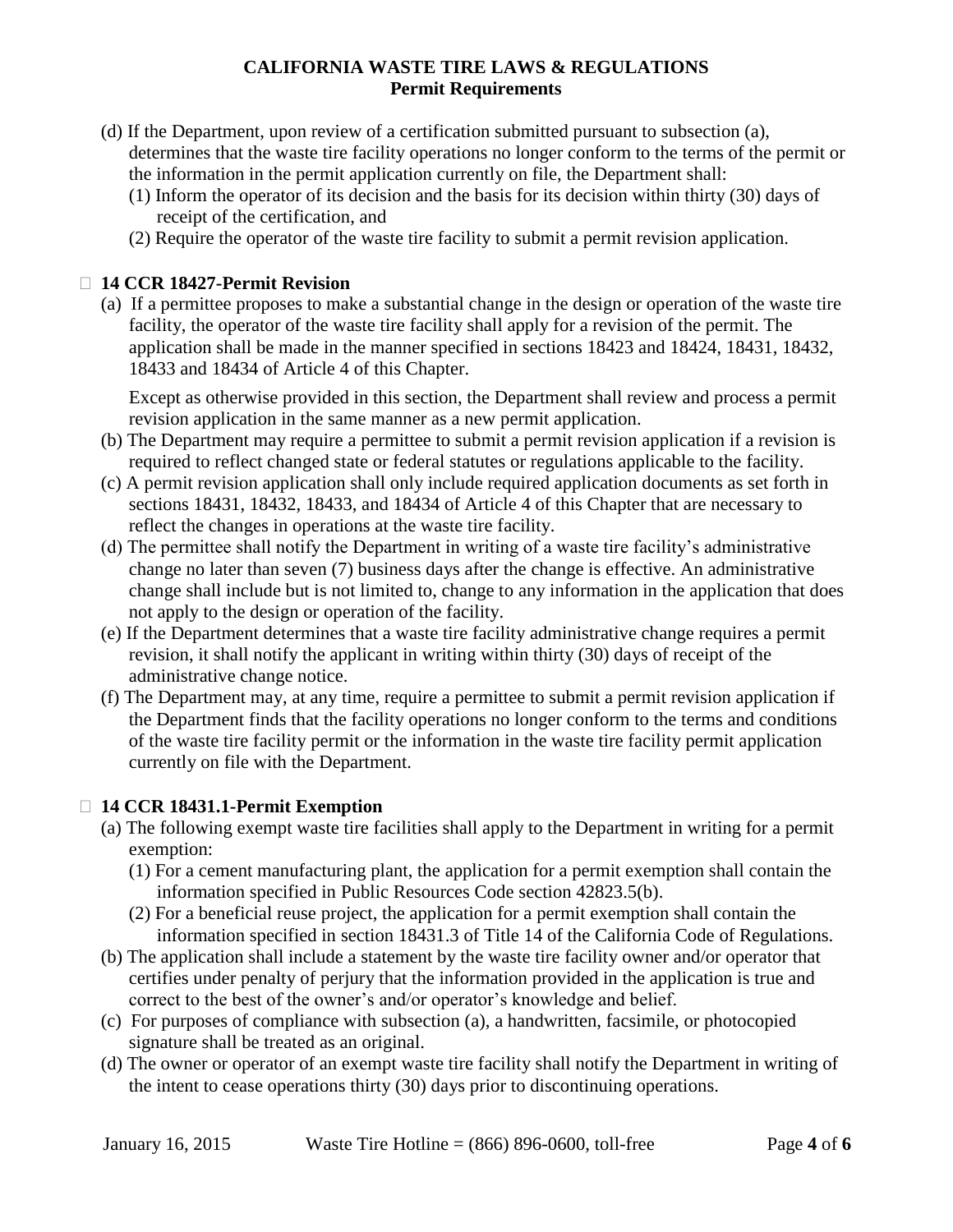(e) A person responsible for discontinuing or dismantling an exempt waste tire facility shall meet all applicable requirements set forth in Division 7, Chapters 3 and 6 of Title 14 of the California Code of Regulations to properly remove all tire material to an authorized facility, and shall notify the Department when the closure activity is complete.

# **14 CCR 18431.2-Permit Exclusion**

- (a) Any person wishing to operate a waste tire facility that is excluded from permitting requirements by section 18420(a) (2), (4), (6), (7) or 18420.1 of Article 1 of this Chapter shall first notify the Department in writing. This notice shall be legible and shall include all of the following for each excluded waste tire facility:
	- (1) Tire Program Identification Number, assessor parcel number; property owner name, address, and telephone number; and operator name, address, and telephone number if different from the property owner.
	- (2) Citation of underlying statutes and California Code of Regulations sections that authorize the waste tire facility permit exclusion; and a description of waste tire facility operations, including but not limited to, the average quantity of waste tires handled on an annual basis, and the hours of operation of the waste tire facility.
	- (3) A statement by the waste tire facility owner or operator that certifies under penalty of perjury that the waste tire facility complies with all required permits, licenses, and other local approvals, and the information provided in the statement is true and correct to the best of the owner's or operator's knowledge and belief.
- (b) For purposes of compliance with subsection (a), a handwritten, facsimile, or photocopied signature shall be treated as an original.
- (c) The owner or operator of an excluded waste tire facility shall notify the Department in writing of the intent to cease operations thirty (30) days prior to discontinuing operations.
- (d) A person responsible for discontinuing or dismantling an excluded waste tire facility shall meet all applicable requirements set forth in Division 7, Chapters 3 and 6 of Title 14 of the California Code of Regulations to properly remove all tire material to an authorized facility, and shall notify the Department when the closure activity is complete.

## **14 CCR 18431.3-Beneficial Reuse Project**

- (a) The Department may authorize the use of waste or used tires in a beneficial reuse project using whole or altered waste tires on a case-by-case basis, if it receives a written request prior to commencement of the reuse project.
- (b) The Department shall issue either an approval or a denial of the beneficial reuse project to the requester within ninety (90) days of receipt of a completed request. The project may commence if the Department determines the project meets the requirements set forth in subsection (c).
- (c) In order to qualify as a beneficial reuse project, the request shall include all of the following information:
	- (1) A description of how the project employs one or more engineering properties of waste tires,
	- (2) A description of how the use of waste or used tires in the project provides equal or superior performance or lower cost relative to conventional technologies,
	- (3) Evidence that the project does not pose a threat to public health, safety and the environment, and
	- (4) Written approval of the proposed project by a registered civil engineer.
- (d) A person responsible for discontinuing or dismantling a beneficial reuse project shall: